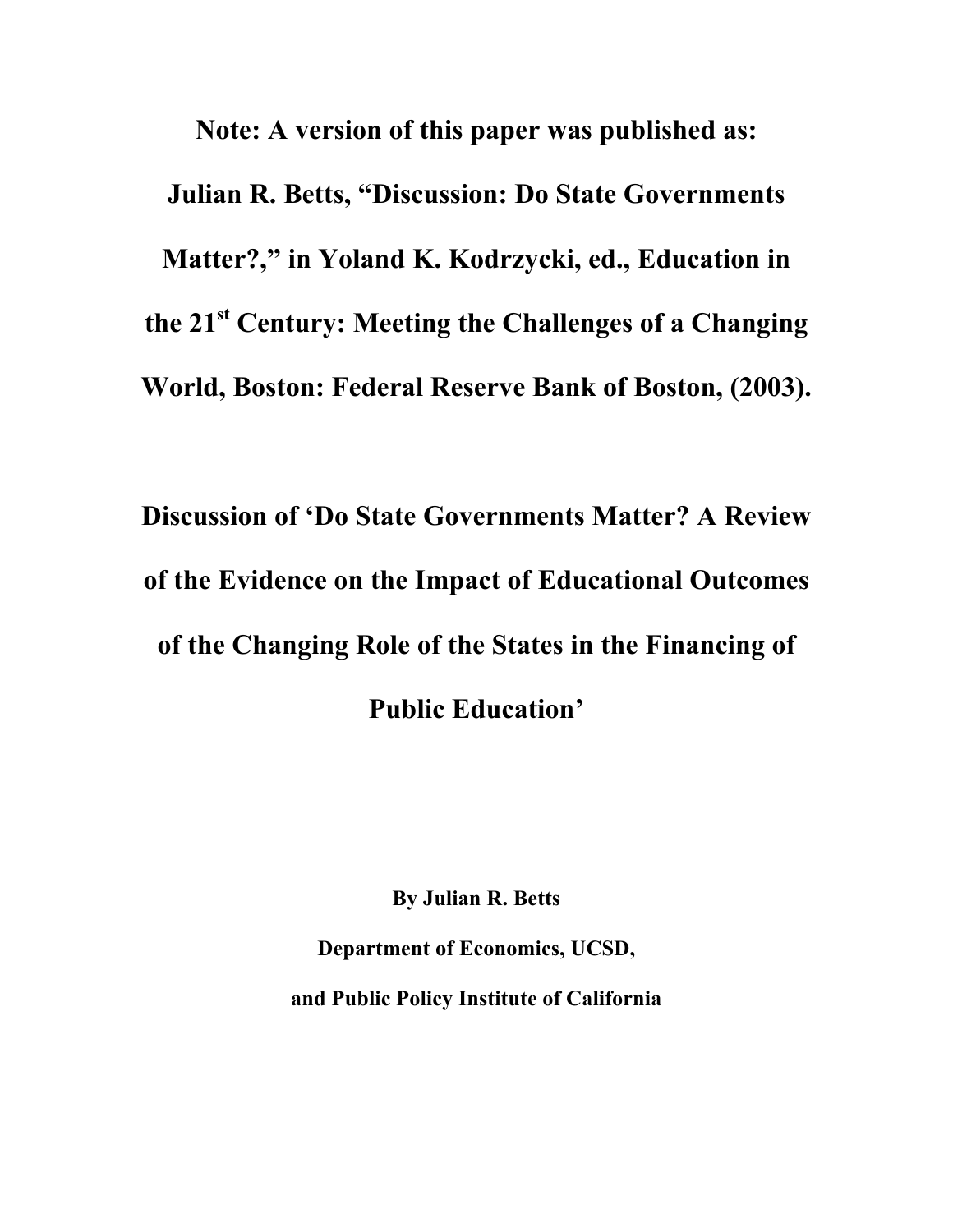### *Basic Issues*

Tom Downes sets ambitious goals in his review paper: to summarize the impact of three distinct types of state policy changes on the ability of school systems to "equalize opportunity" across students of varying socioeconomic backgrounds. The policy reforms he considers are finance reforms emanating from court challenges to individual states' school finance systems, reforms deriving from state tax and expenditure limitations, and the advent of charter schools as a publicly funded alternative to the regular public schools.

To those not familiar with the debate on "does educational spending matter", it is worth mentioning that the bodies of work that Downes reviews on court decisions and voter tax limitations are of great interest to economists studying public education. One of the most important questions in education economics is the extent to which changes in school funding cause changes in outcomes such as test scores, graduation rates, college attendance and earnings of students years after graduation. A large literature examines the relation between school resources and student achievement, years of schooling completed, and earnings after leaving school.  $\frac{1}{1}$  But does a positive correlation between school expenditures and student outcomes necessarily imply causation? There are many reasons to think not. Most obviously, in the United States today students of lower socioeconomic background still typically attend schools with lower levels of resources, particularly when "resources" are measured by teacher qualifications such as credentials, years of experience and education. If researchers find that disadvantaged students have both poorer educational outcomes and fewer resources at school, it certainly could signal that resources do "matter". But the correlation could equally well be spurious. For instance, it could be that the true reason that disadvantaged students tend to have poorer educational outcomes is that they receive fewer educational resources in the home, fewer supports among the family and fewer highly educated role models in the local community. In this instance, the

<sup>&</sup>lt;sup>1</sup> For a review of the test-score literature, see Hanushek (1996); for a review of the relation between school resources and years of schooling and earnings, see Betts (1996).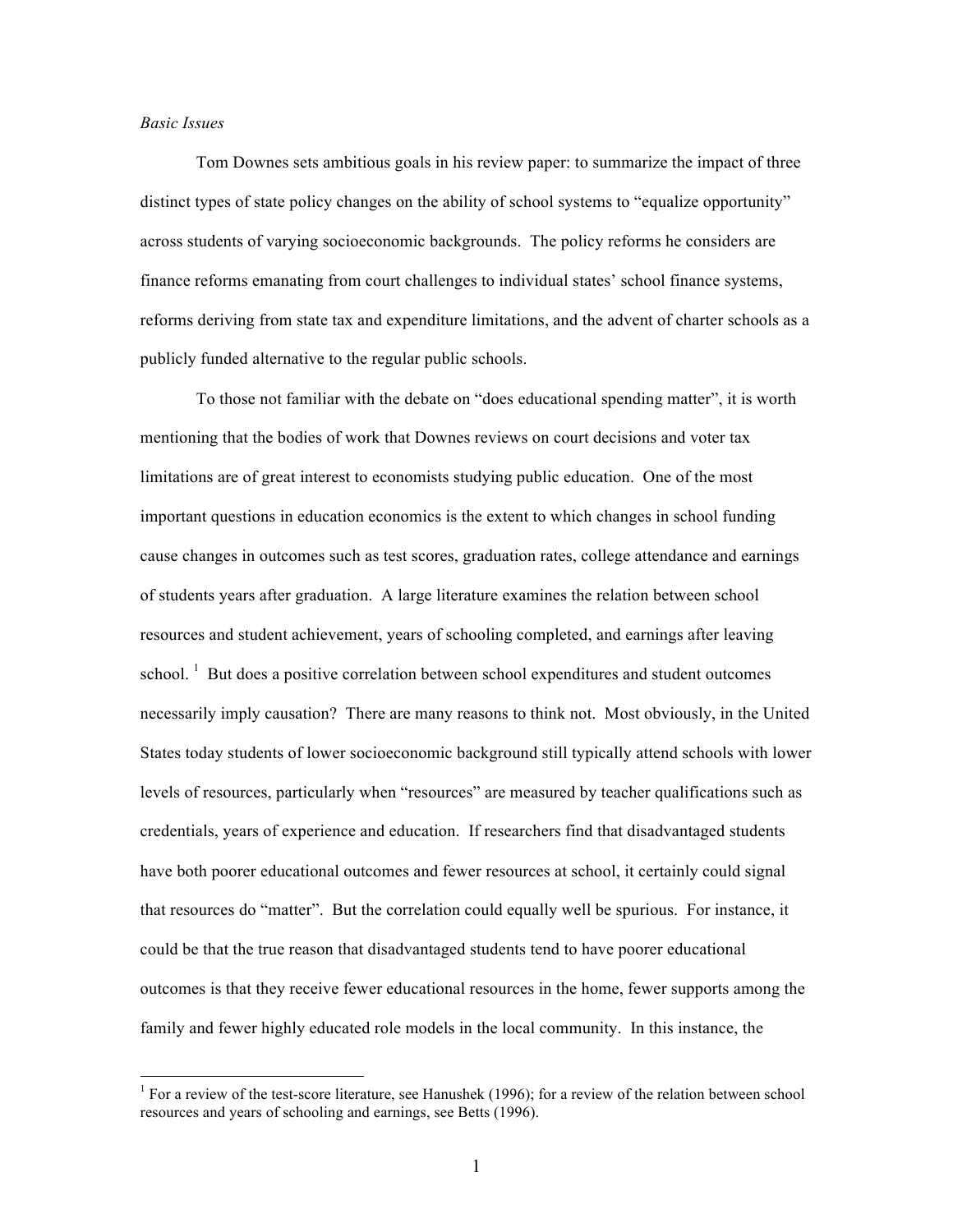positive correlation between school resources and student outcomes is merely that, a correlation induced by imperfectly measured variations in student socioeconomic status.

Of course, economists do more than look at simple correlations. Regression analysis attempts to "control" for all factors that may affect the dependent variable, in this case student outcomes. But we lack data sources that include rich measures of the educational supports in the home and community that I listed above. It is unlikely that commonly available measures of socioeconomic status, such as parental education and eligibility for school lunch assistance, fully capture variations in these factors. Hence, even careful regression analysis might overstate the impact of school resources on student outcomes because both variables are positively correlated with imperfectly observed family and community resources.

Conversely, one could argue that the many attempts by the federal government, state and local government to provide compensatory educational aid to schools in impoverished neighborhoods could induce a *negative* correlation between school resources and socioeconomic status. This could induce a negative correlation between student outcomes and school resources that again is not causal, but merely reflects the correlations between both these variables and student disadvantage.

On the whole, I find the first of these arguments more persuasive, as most of our rather imperfect measures of student socioeconomic status tell us that there is still a predominantly positive relation between socioeconomic status and the level of school resources that a student receives. In addition, few can doubt that socioeconomic status is a powerful determinant of cognitive development in children. For instance, a recent ETS study (Coley, 2002) finds extremely large gaps in various measures of academic achievement between students with low and high socioeconomic status at the *start* of kindergarten. This surely speaks to the major contributions of home and neighborhood on early cognitive development.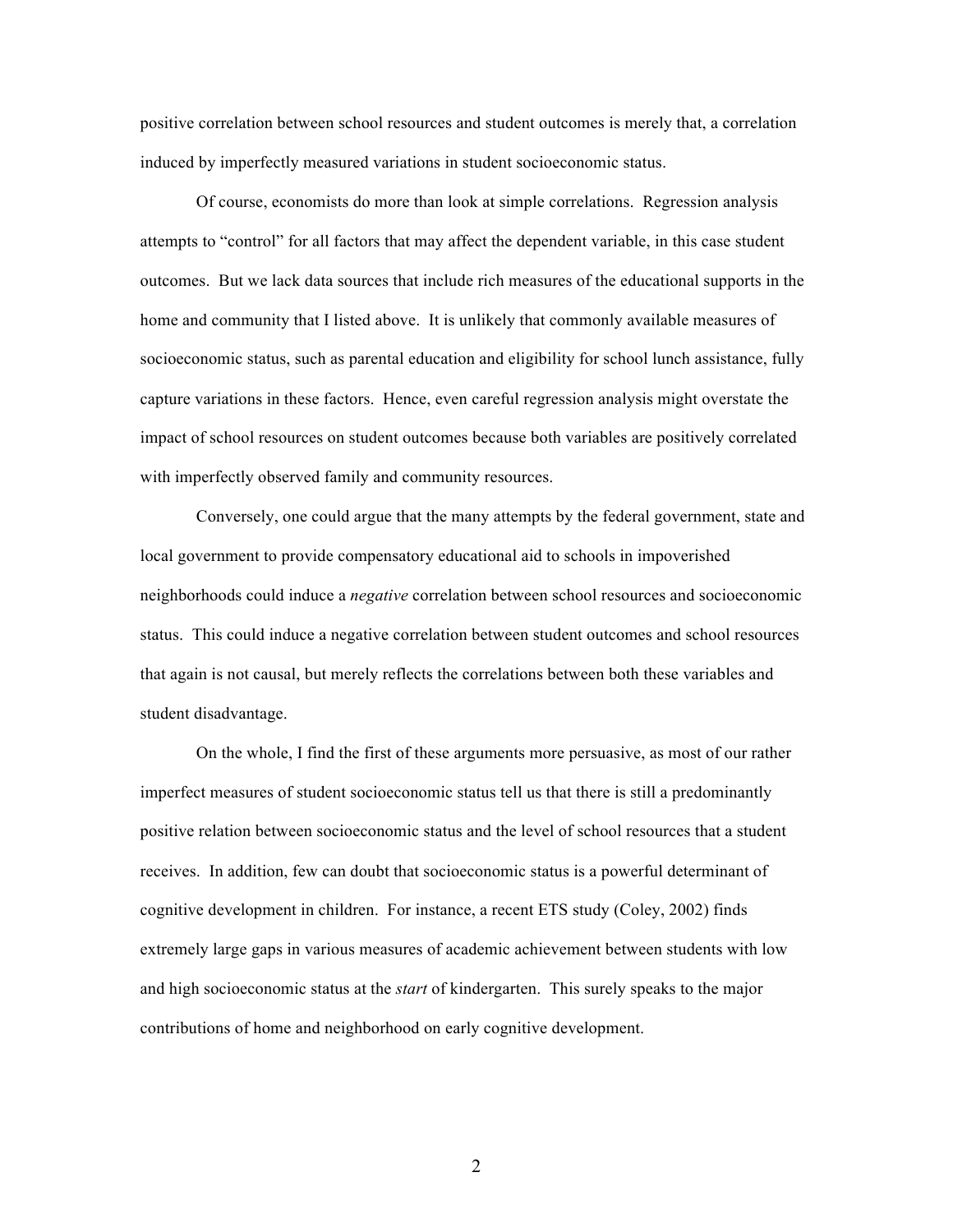# *Court-Mandated Educational Reforms and Tax and Expenditure Limitations: What Have We Learned?*

Both of the literatures that Downes reviews attempt to reduce problems of "endogenous" school spending and omitted variable bias by seeking "exogenous" sources of variation in the resources that a school receives. In the case of court cases, one can argue that both the launching of a school finance lawsuit and especially the timing of its resolution are not "caused" by unobservable demographic or other personal attributes of state residents, or by any other characteristics of the state that could be causally related to student outcomes and school resources. If this assumption holds, then social scientists can perform before-and-after analyses of student outcomes that can potentially provide "unbiased" estimates of the impact of changes in school finances on student performance. In the more sophisticated approach that has quickly come to the fore, economists instead perform "difference-in-difference" analyses that compare changes in student outcomes over time in states that have undergone court-mandated finance reforms to changes in states that have not been subject to court mandates. This approach effectively takes account of national trends in the underlying variables and unobserved and constant characteristics of each state.

To those not familiar with difference-in-difference models, a simple example may be helpful. Figure 1 shows average annual gains in students' test scores plotted against spending per pupil in two hypothetical states, for two different years. The state in the upper left of the figure habitually spends less on schools but has higher rates of student learning, perhaps due to some other unobserved factors affecting both variables. (In this hypothetical world, perhaps fiscally conservative parents not only vote to spend less on schools but also read more to their children at home!)

Let's suppose that court decisions in both states have caused spending per pupil to rise slightly, which in turn have quite literally *caused* student learning rates to increase in both state A and B, as shown. But linear regression would not detect these causal effects. But linear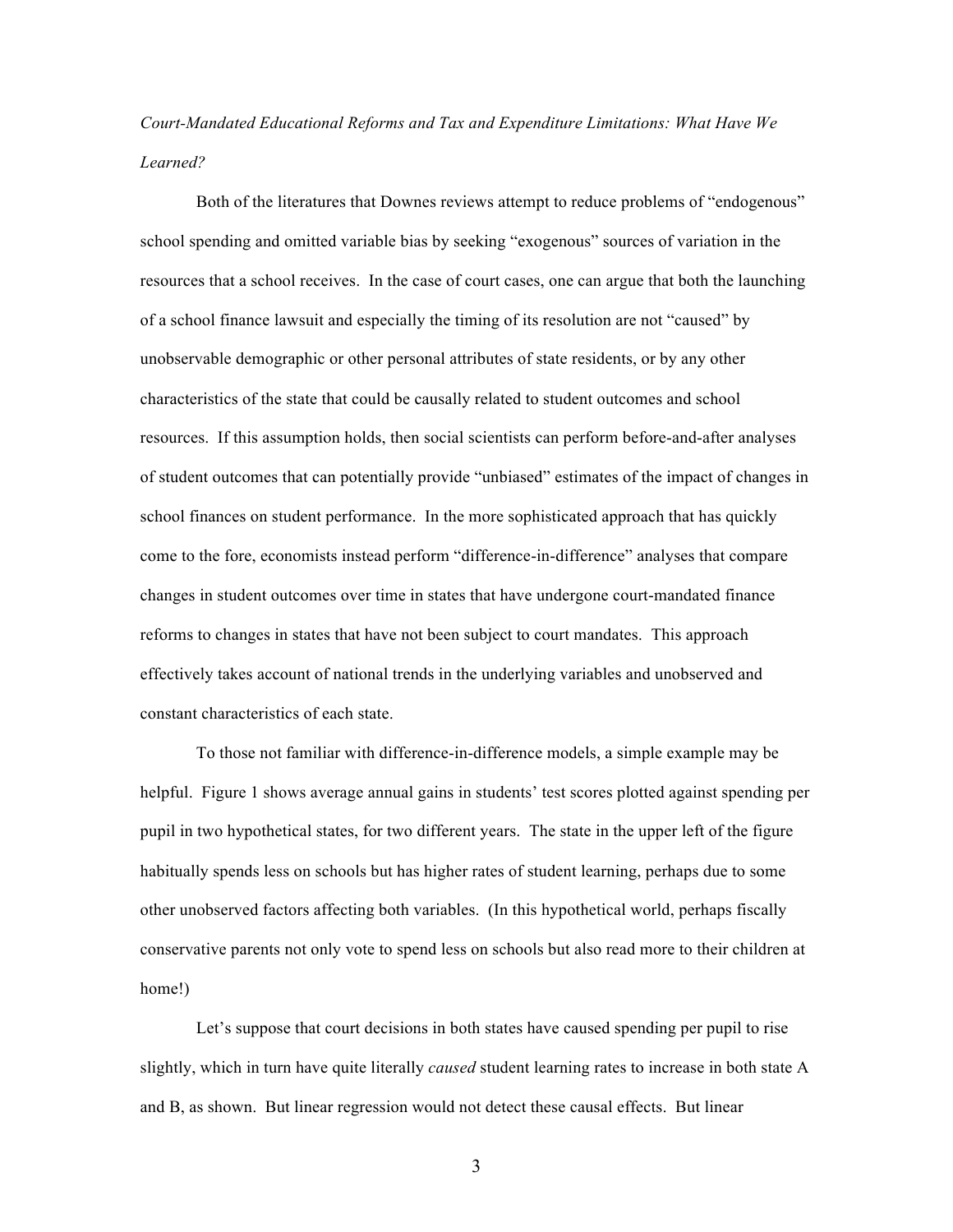regression would not detect these causal effects. As shown by the dotted line representing the fitted regression line in Figure 1, we obtain the "wrong" result. There appears to be a negative relation between spending per pupil and student learning because the between-state differences in spending and learning completely dominate the visible but small effects of increases in spending per pupil in each state.

The difference-in-difference estimation strategy solves this problem by comparing *changes* in one state to changes in another. Social scientists typically estimate these models by expanding the list of explanatory variables from spending per pupil alone to also include a set of dummy  $(0,1)$  variables for states.<sup>2</sup> It can be shown that this is equivalent to subtracting the state mean from both gains in achievement and spending per pupil from each observation, and then running a linear regression using these "de-meaned" variables. Figure 2 illustrates what happens when we subtract the state means in this way. The changes over time in states A and B now line up perfectly along a positively sloped line. When we estimate a linear regression on these transformed data, we correctly estimate a positive causal relation between spending and learning, as shown by regression line in Figure 2. The trick in this analysis is to "throw out" all of the between-state variation, instead focusing only on the within-state variation.

The tax limitation and expenditure limitation literature works on a similar premise: if voters pass these limitations for reasons that are not related to student outcomes in the state, then economists often consider the resulting reduction in school spending as occurring "exogenously" with respect to student outcomes. What we have, in both bases, is a "natural experiment" in which some outside or exogenous force has induced a change in school finance.

Downes reviews these twin literatures with care. He correctly concludes that the existing literature on court-mandated school finance changes has yet to deliver a consistent message about the impact on either the level or distribution of student outcomes. The tax- and spending-limit

 $2$  To keep the analysis simple, for this example I will ignore the additional control or controls for time trends that researchers typically employ.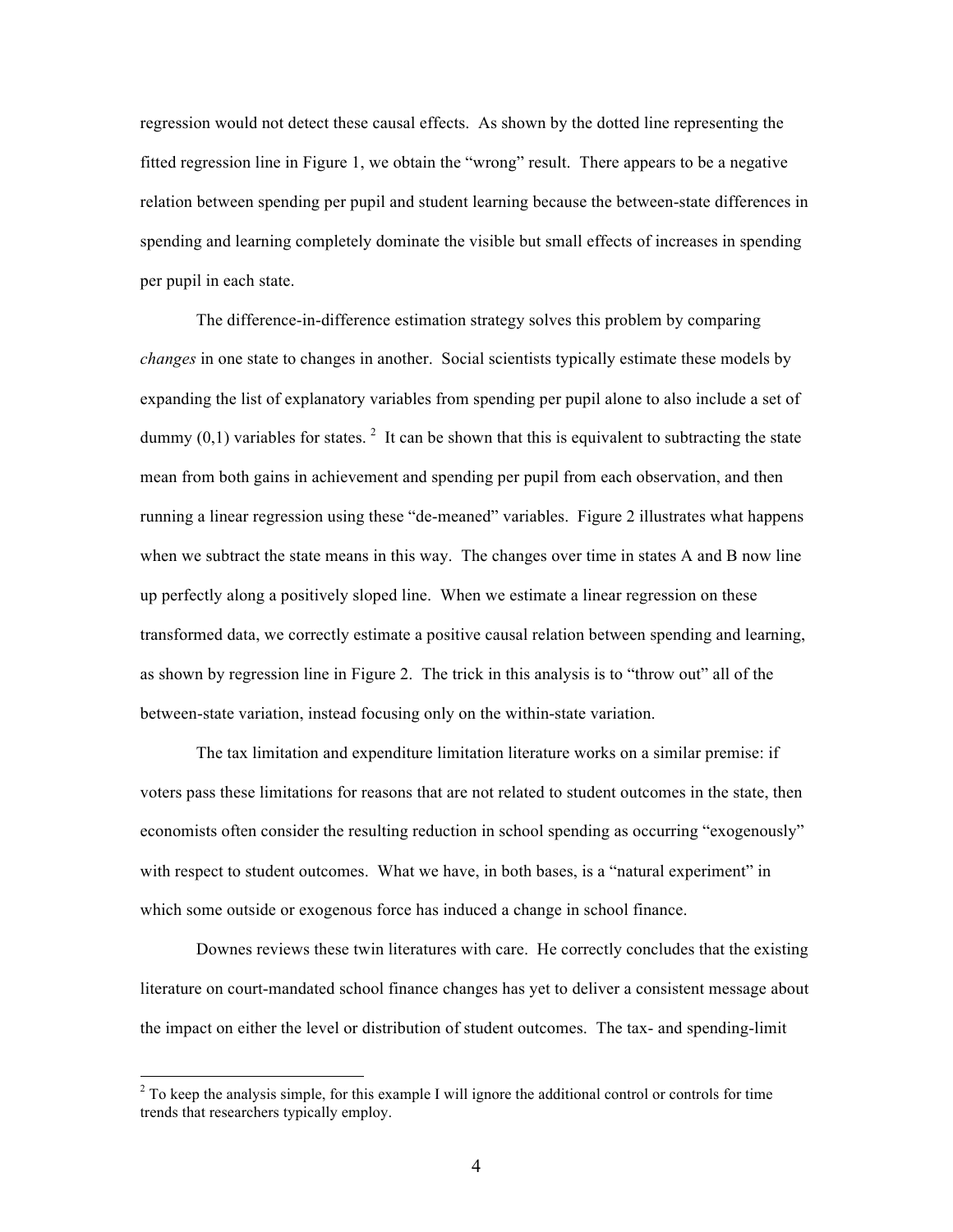literature provides slightly more definitive results suggesting that mean performance may fall if spending per pupil drops due to limitations.

Despite these methodological advances, using state-level variation in court decisions or tax limits carries certain risks. The crucial assumptions here are that court rulings on education finance and voter passage of tax or expenditure limitations occur in ways that are exogenous with respect to student outcomes. One can imagine scenarios in which either type of event occurred endogenously with respect to school quality. For instance, suppose that lower-income parents in one state become increasingly concerned about the quality of public schooling. This increased concern could manifest itself in several ways, for instance by increased parental involvement in schools, which might improve student outcomes in these less affluent areas. At the same time increased parental concern could lead to lawsuits to equalize school spending between have- and have-not districts. If the court case is successful these two events would lead -- separately -- to an increase in test scores in disadvantaged districts and an increase in school spending in the very same districts. Although a difference-in-difference analysis would lead us to infer that increased school spending had improved test scores, in reality both changes had been caused by something quite different – increased parental activism in the have-not districts.

A weakness in the above argument is that it ignores the fact that typically legal challenges to states' systems of education finance can take years and in some cases decades to draw to a final conclusion. This would make the timing of the increase in test scores and the court-ordered change in spending less coincident.

Another example, this time related to passage of tax or expenditure limitations, is that voters are more likely to support such limitations if they come to believe that state and local governments are not spending current tax revenues effectively. One event that could spur such a belief among voters is a downward trend in student achievement, or stagnation in student achievement in spite of the recent increases in spending per pupil. (Such increases in spending have been the norm over the last half century.) This leads us into a situation of reverse causation,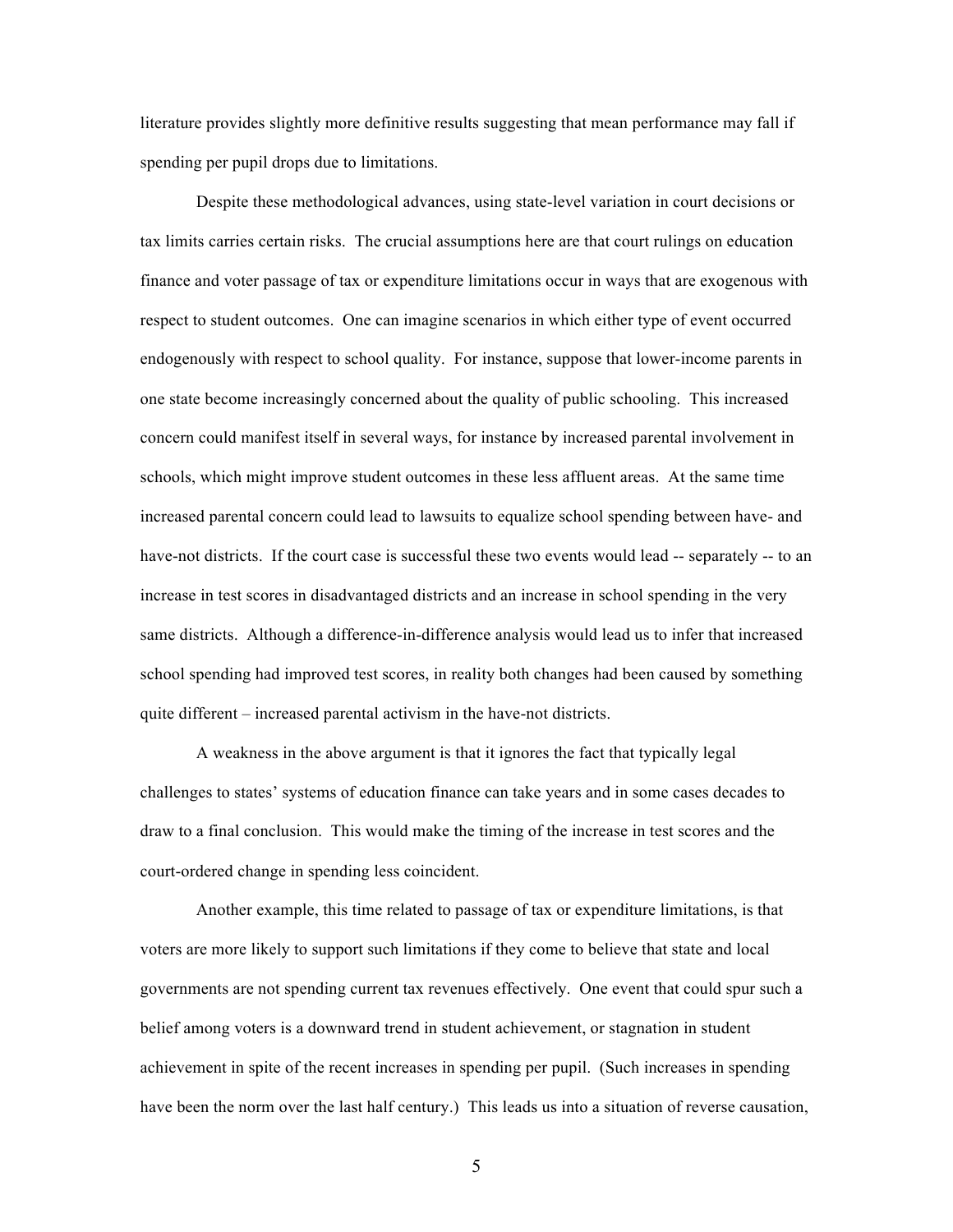in which a decline or stagnation in student achievement causes the tax limitation measure to pass. It is not hard to see how even a very careful researcher might misconstrue this correlation as meaning that the new tax limitation had caused test scores to decline. Only by carefully removing ongoing trends in both variables can the researcher hope to obtain the correct inference.

Downes and Figlio (2000) represent a good attempt to tackle this specific possibility head on, and more work of this nature needs to be done.

The underlying issue in this second example is that the primary identification approach used in both literatures, the "difference-in-difference" method, is prone to error because "beforeand-after" analyses can mistakenly attribute differing trends in different states to the change in policy.

My goal here is not to dismiss the literatures that exploit court orders and tax limitations. On the contrary, they represent important developments in the broader literature on the determinants of school quality. Rather, my goal is to caution that the research and education policy communities would be wrong to treat either approach as a panacea.

Downes provides a careful and evenhanded summary of the findings that emerge from both literatures. The results vary across data-sets and the specific techniques used, which in part may reflect occasional violations of the assumptions underlying the "natural experiments" that these papers study. Overall, the body of work summarized by Downes suggests that changes in school spending are related to student outcomes in the expected direction, although the courtmandate literature is murkier in this regard than the tax and expenditure limit work.

My own reading of these papers is that the effects are modest, in the sense that complete equalization of school funding would go only part way towards equalizing student achievement.

The related literature on the impact of school resources on earnings of students years after graduation points in the same direction. Betts and Roemer (2001) use the National Longitudinal Survey of Young Men to address the question of the extent to which educational funds would have to be reallocated across students to equalize opportunity across groups, defined, following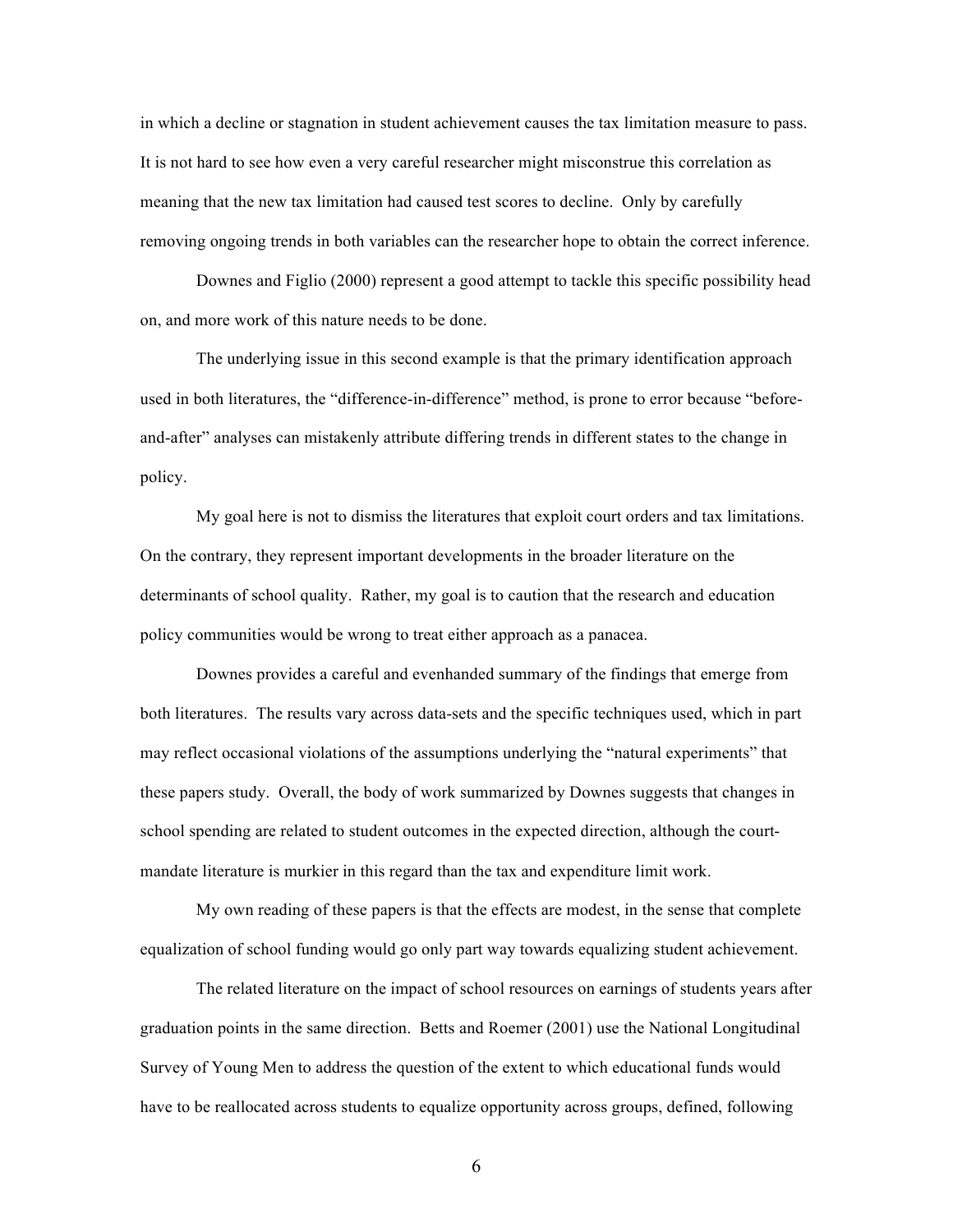Roemer (1998) as equalizing wages in an average sense. We find that equalizing spending per pupil, for instance between black and white students, would do virtually nothing to equalize the black-white wage gap years after the students had left school. Rather, spending per pupil would have to be many times larger for black students if policymakers wanted to take a significant chunk out of the black-white wage gap.

My final observation on Downes' summaries of these two literatures is that as a central contributor to these literatures he has written an extremely balanced review that points out the limitations not only of others' work but of his own. This is a model for others to follow.

#### *Charter Schools*

The third avenue of research reviewed by Downes is the advent of charter schools as an alternative to the regular public schools. He asks whether students attending charter schools increase their rate of learning once enrolling, and the more difficult question of whether the advent of charter schools as a competitive force has induced regular public schools to improve.

Downes discusses two recent evaluations of charter schools in Texas and Arizona which suggest a "first-year" slump for students enrolling in charter schools followed by improvements for at least some charter school students in later years. This finding is of great importance given that school districts typically place charter schools under the accountability microscope practically from day one of their establishment. It will be important to see whether these dynamics can replicated in other states. If so, administrators should be apprised of these patterns in order to avoid over-reacting to initial results at startup charter schools. At present the results are not sufficiently solid for us to know for sure. (For instance see Nelson and Hollenbeck (2001) for a critique of the Arizona study.)

On the question of whether the establishment of charter schools creates competitive pressures that spur nearby regular public schools to improve, Downes discusses the Michigan work of Bettinger (1999) at some length. Again, his review is on target in that data limitations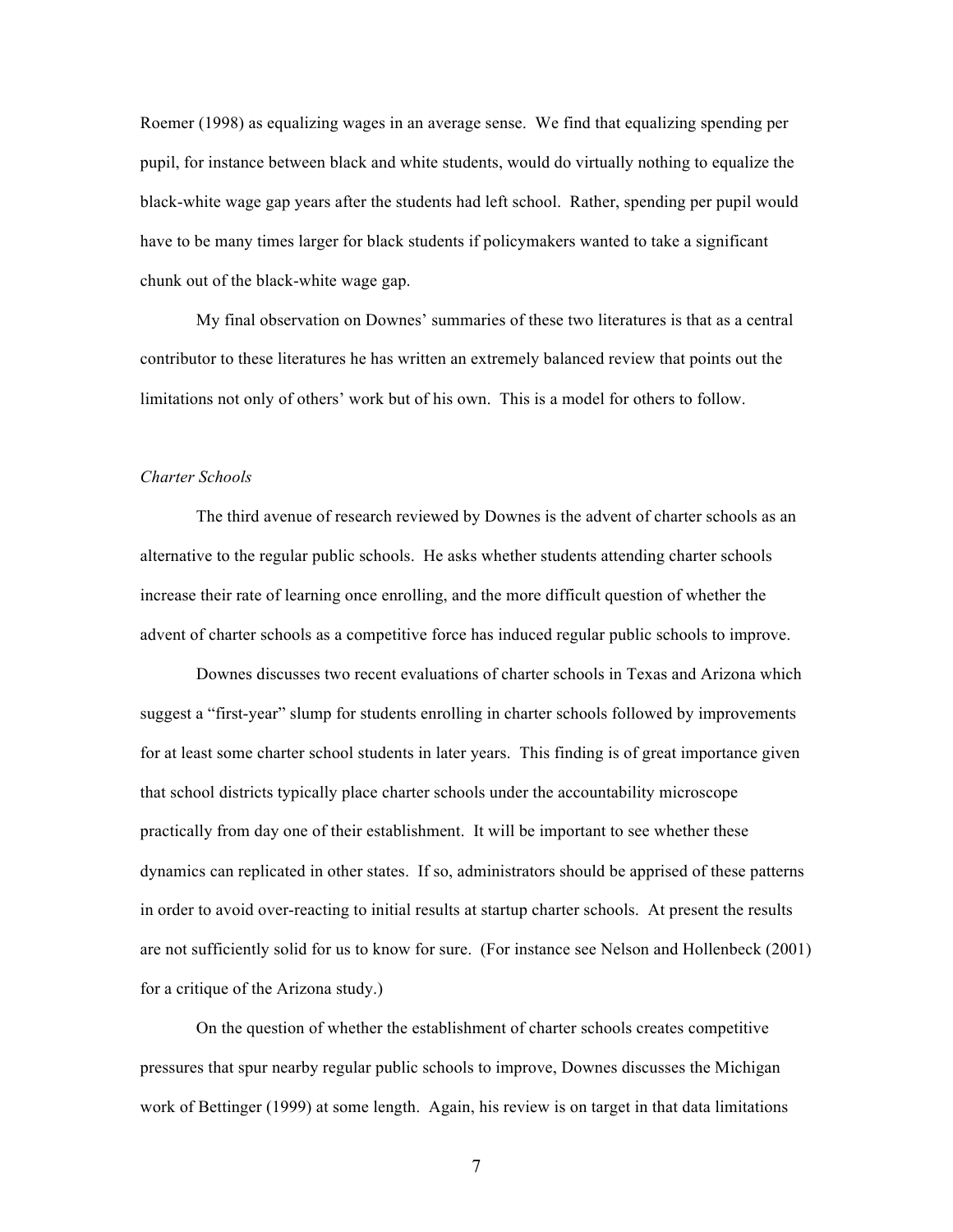restrict what we can know with certainty. The tentative conclusion from Bettinger's work is that he can find no evidence yet of competitive pressures that improve student achievement at public schools near to charter schools.

Downes also states that Bettinger (1999) is "the only study that examines the impact of charter school entry on the performance of students who remain in traditional public schools". A very recent paper by Hoxby (2002) does supplement Bettinger's (1999) work. Using data from Michigan and Arizona, Hoxby finds statistically significant evidence that test scores, relative to spending per pupil, rise significantly in districts in which charter schools come to represent six percent or more of student enrollment. Hoxby uses a difference-in-difference approach as do many authors in the two aforementioned literatures. As I argued earlier, such approaches are susceptible to error if there are differences in the trend in student achievement among schools that is, by happenstance, correlated with the enrollment share of charter schools in the local district. To her credit, Hoxby successfully replicates her results by testing for a change in the *trend in gains* in school productivity after charter schools become a significant competitive force.

A key problem that remains, however, is that we do not know why it is that charter schools become commonplace in some districts and remain so rare in other districts. It is quite easy to think of circumstances that would bias the estimated impact of charter schools on regular public schools up or down. For instance, suppose that one of the many omitted variables in existing analyses is the quality of district leadership and its openness to change. Suppose that a district hires a new reform-minded superintendent, who simultaneously implements meaningful reforms in the public schools and as part of the package increases the number of charter schools. Even if charter schools had no real impact on the quality of regular public schools, there would result a positive correlation between the number of charter schools in the district and public school productivity, which again was not causal. Even Hoxby's useful de-trended difference-indifference approach would not capture the true causal relations in such an instance.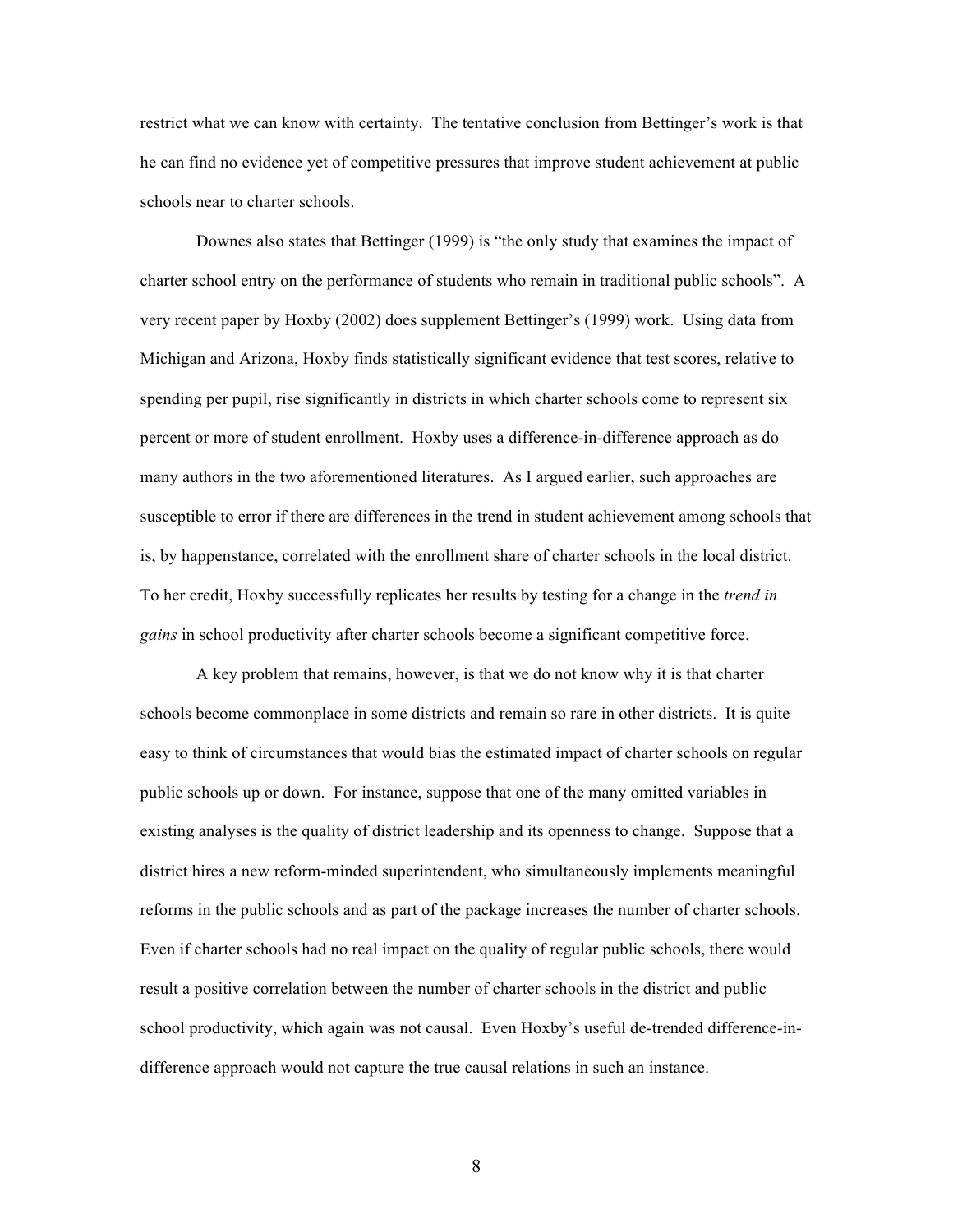While work on the question of charter schools' impact on regular public schools is still in its infancy, we have already learned important lessons. To date little evidence supports those who warned that charter schools would be an educational disaster, as Downes points out. But we don't have as much positive to say as proponents of charter schools might like. Hoxby's work provides the strongest evidence to date that there might be a positive competitive effect of charter schools, even if it occurs after a threshold point has been reached. It also provides an intelligent "check" on the standard difference-in-difference approach that has dominated all three literatures. Much more needs to be done in this vein in all three literatures.

#### *Summing Up: What We Have Learned and What We Still Don't Know*

The court-mandate and tax/expenditure literatures offer important examples to applied economists of attempts to find exogenous sources of variation in an explanatory variable (in this case spending per pupil) with the ultimate goal of unearthing the true causal impact of that variable on the outcome of interest, in this case, student achievement. Much of the literature has adopted the difference-in-difference approach, which in essence compares changes in outcomes in states (or districts) that have undergone a policy shock (such as a tax limitation) with changes in states that have not experienced the shock, all the while removing any fixed characteristics of each state and common trends that occur in all states equally. This approach has proven valuable but puts us at some risk of attributing changes in one state to the given policy shock when in fact another policy innovation or perhaps a demographic shock, imperfectly measured in the researchers' data, was in truth responsible for the change in student outcomes. A specific example of this is when an omitted variable "causes" both the change in student achievement and the change in policy, where the policy change could be either a court decision, a tax/expenditure limit, or the creation of a charter school. In my opinion, this issue is most severe in the charter school literature where the stark differences across districts in the rate of creation of charter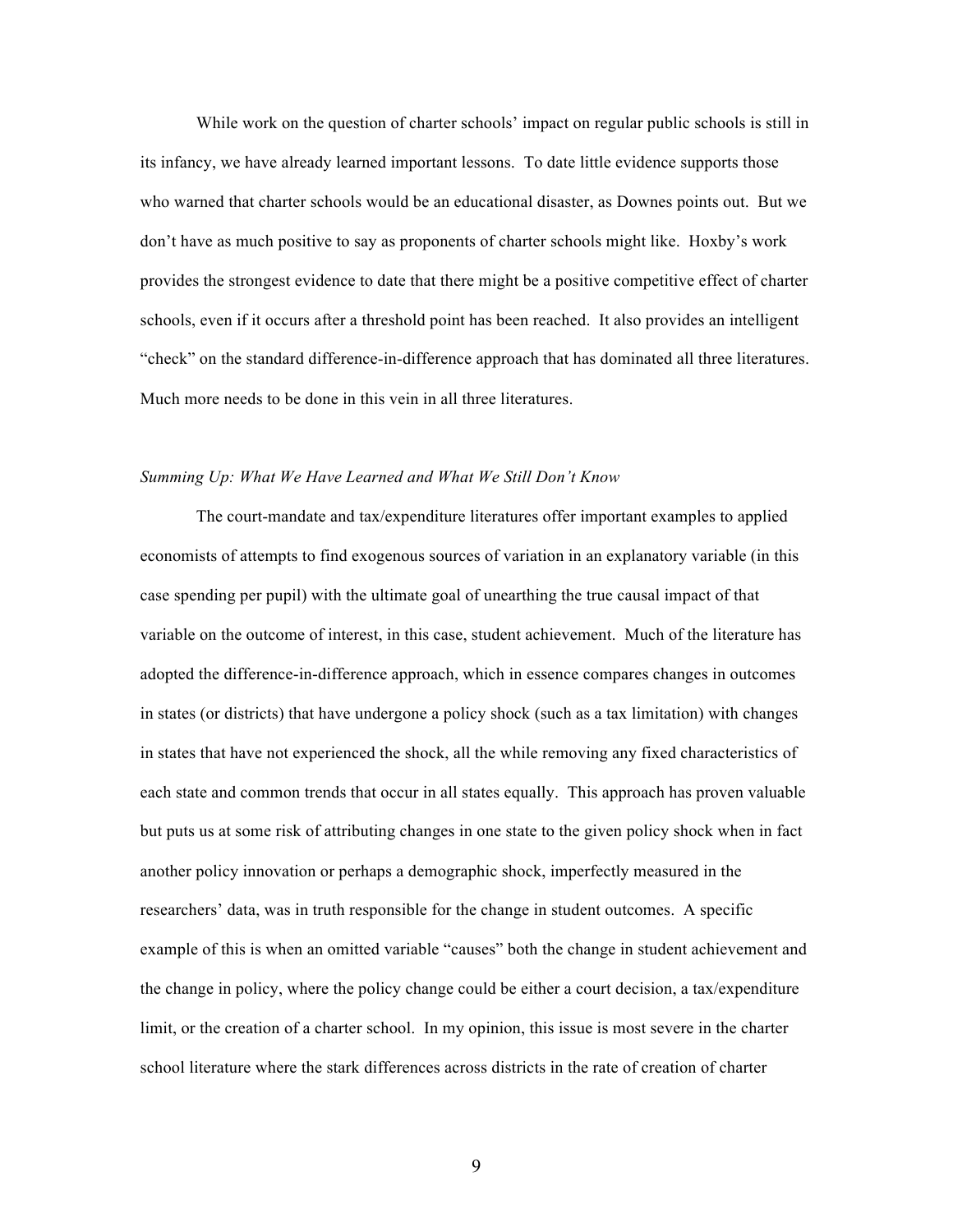schools suggests an underlying cause, perhaps related to changes in attitudes of the district administration or of local voters.

A second risk is that the standard "diff-in-diff" approach misinterprets variations in trends across states or districts as being due to the policy change in certain states. As I noted, some researchers have started to find approaches that at least partially take these concerns into account.

Apart from his review of work on charter schools, which typically uses a district-level or school-by-school analysis, Downes concentrates on lessons from natural experiments at the state level. Readers of the court-mandate and tax/expenditure literatures should be particularly concerned that at this high level of aggregation state fixed effects do not do enough to control for unobserved variations among states that, contrary to the assumptions of difference-in-difference work, are not always fixed. Furthermore, the problem of endogeneity of which reforms occur in which jurisdiction do not disappear at the state level.<sup>3</sup>

For these reasons, it will be important to supplement the state-level literatures on supposedly exogenous policy changes with similar analyses at the district level in order to check for consistency.

With these qualifications in mind, we have tentatively learned a great deal from all three literatures, in particular the tax/expenditure limit work. But much remains to be done before we can say with reasonable precision and certainty what the exact impact of spending changes or of the creation of charter schools might be on the quality of regular public schools.

<sup>&</sup>lt;sup>3</sup> For a cautionary tale about the dangers of relying on state-level variation to identify the effects of school resources on students' earnings later in life, see Heckman, Layne-Farrar and Todd (1996).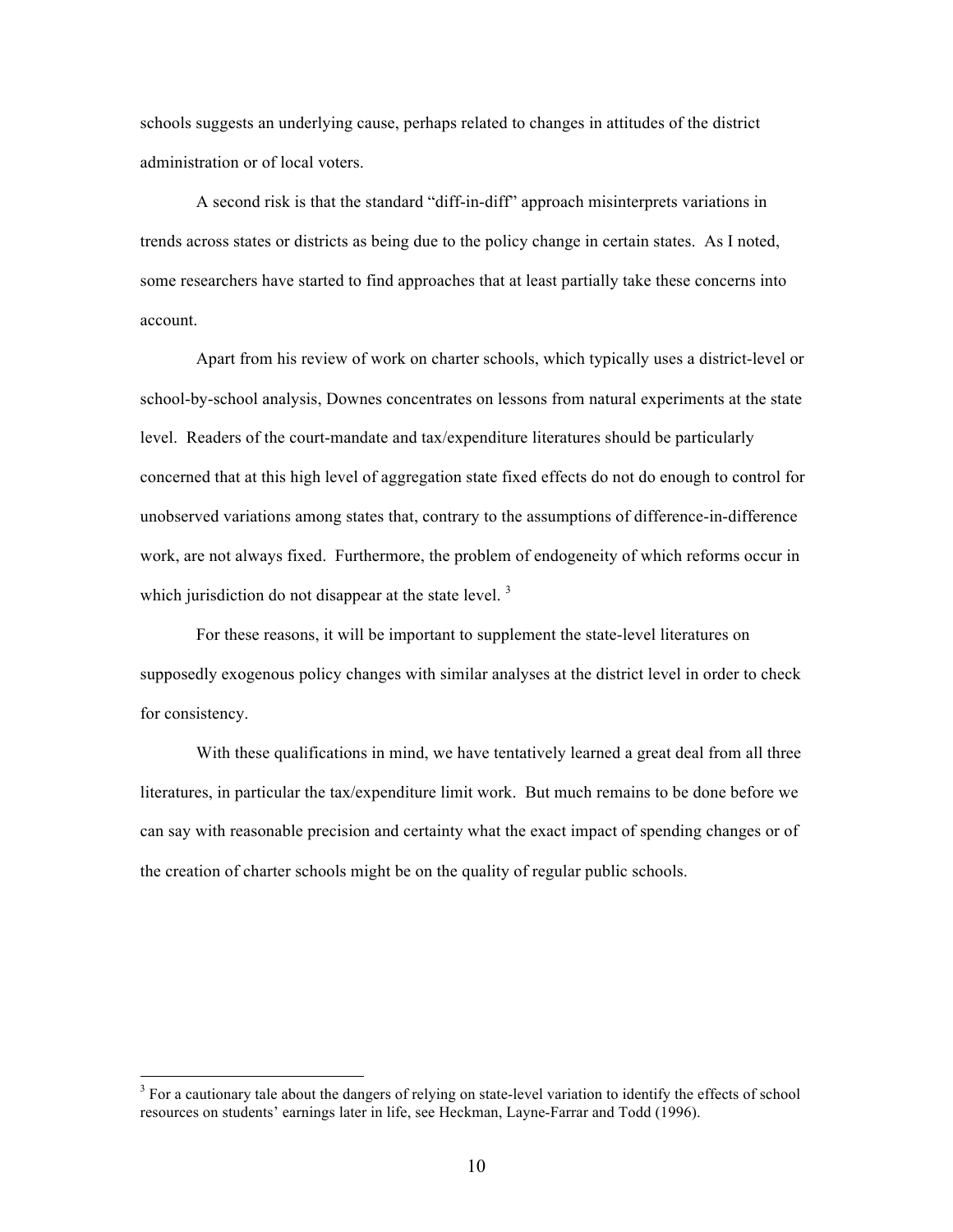

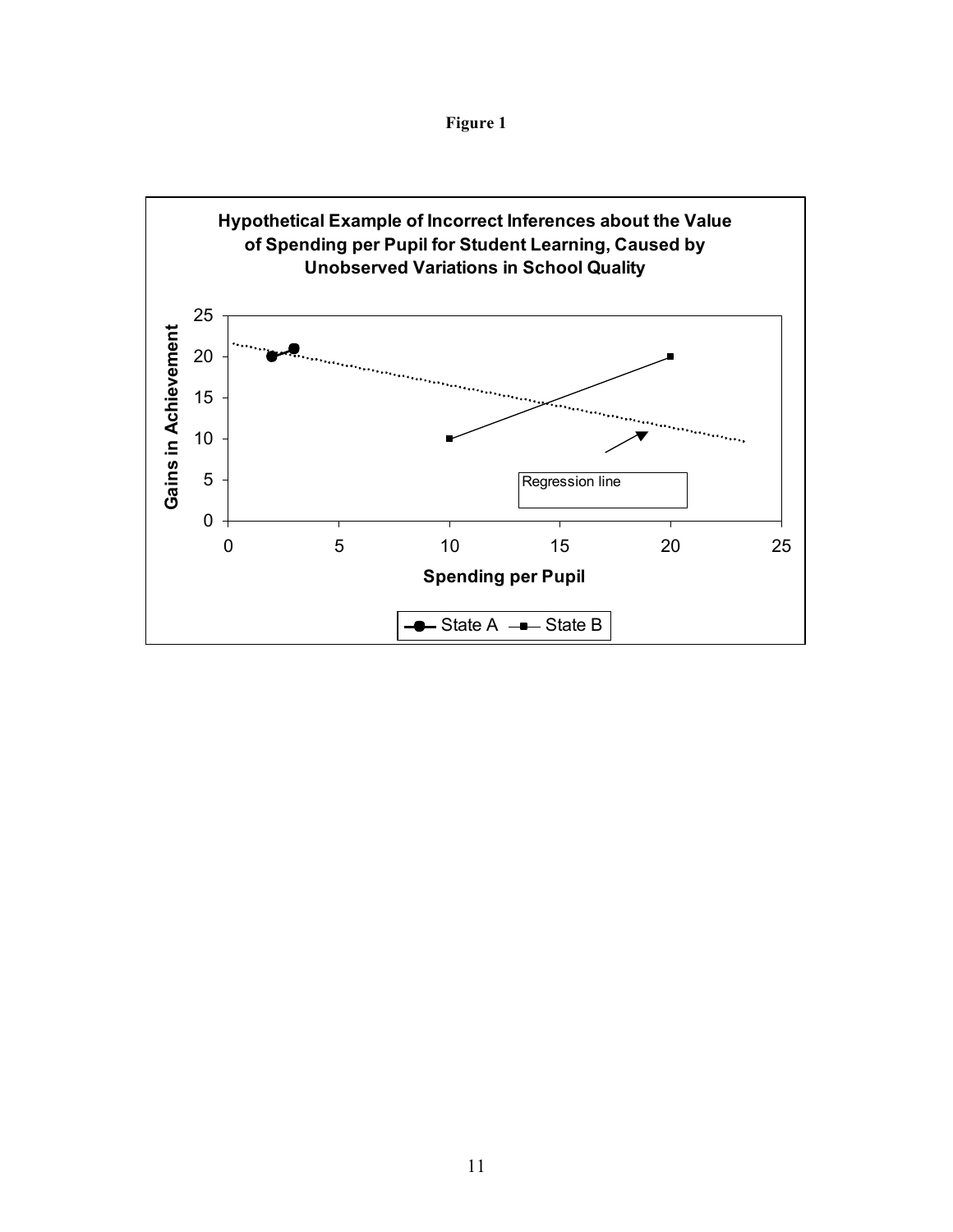

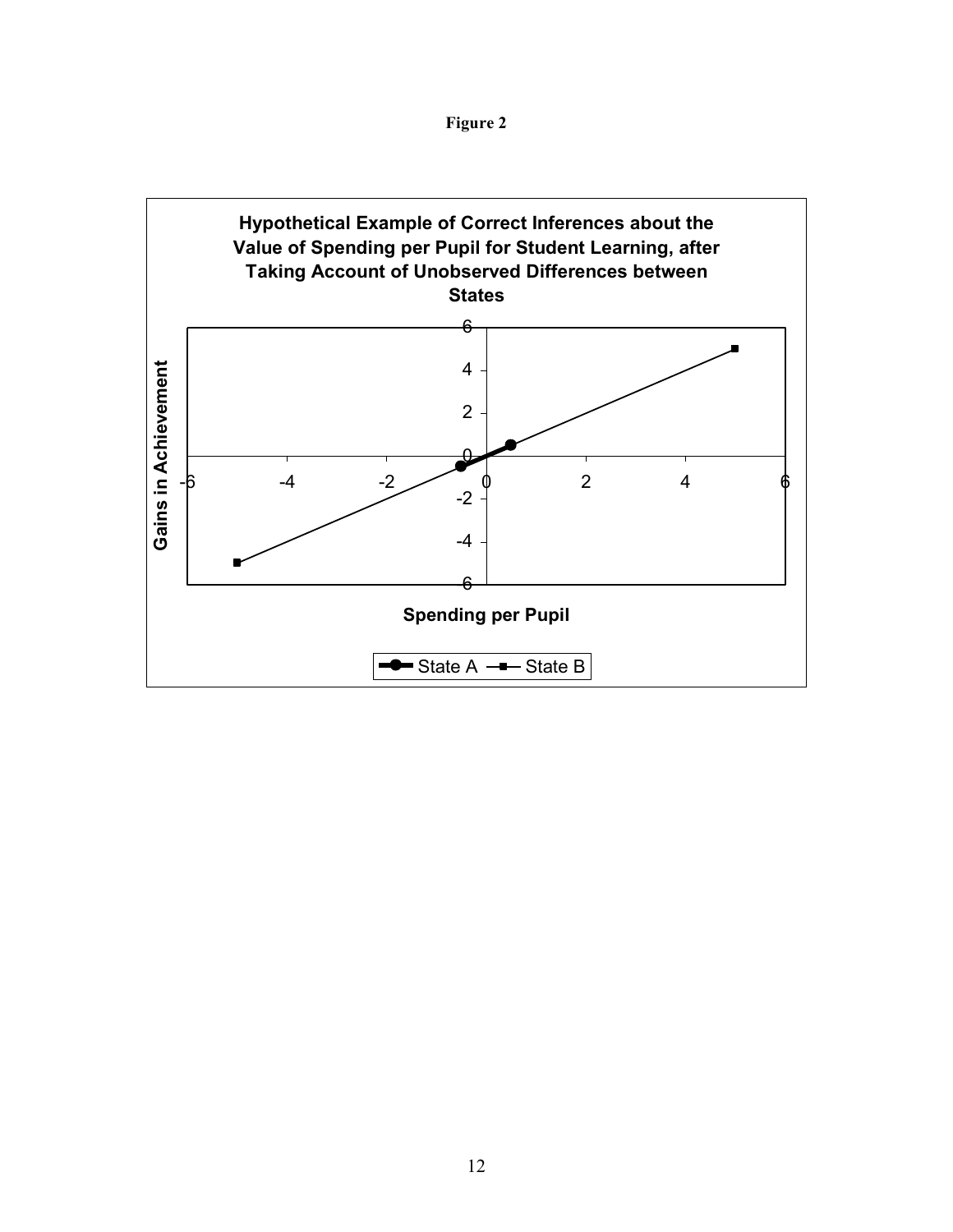## References

Bettinger, Eric. 1999. "The Effect of Charter Schools on Charter Students and Public Schools." Teachers College Occasional Paper #4, Columbia University, New York.

Betts, Julian R. 1996. "Is There a Link between School Inputs and Earnings? Fresh Scrutiny of an Old Literature." in *Does Money Matter? The Effect of School Resources on Student Achievement and Adult Success*, edited by Gary Burtless, pp. 141-191, Brookings Institution, Washington, D.C.

Betts, Julian R. and John E. Roemer. 2001. "Equalizing Opportunity through Educational Finance Reform", Manuscript, Department of Economics, UCSD.

Coley, Richard J. 2002. *An Uneven Start: Indicators of Inequality in School Readiness.* Princeton, NJ: Education Testing Service.

Downes, Thomas A. and David N. Figlio. 2000. "School Finance Reforms, Tax Limits, and Student Performance: Do Reforms Level Up or Dumb Down?". Medford, MA: Tufts University manuscript.

Hanushek, Eric A. 1996. "School Resources and Student Performance". in *Does Money Matter? The Effect of School Resources on Student Achievement and Adult Success*, edited by Gary Burtless, pp. 43-73, Brookings Institution, Washington, D.C.

Heckman, James, Anne Layne-Farrar and Petra Todd. 1996. "Does Measured School Quality Really Matter? An Examination of the Earnings-Quality Relationship", in *Does Money Matter?*